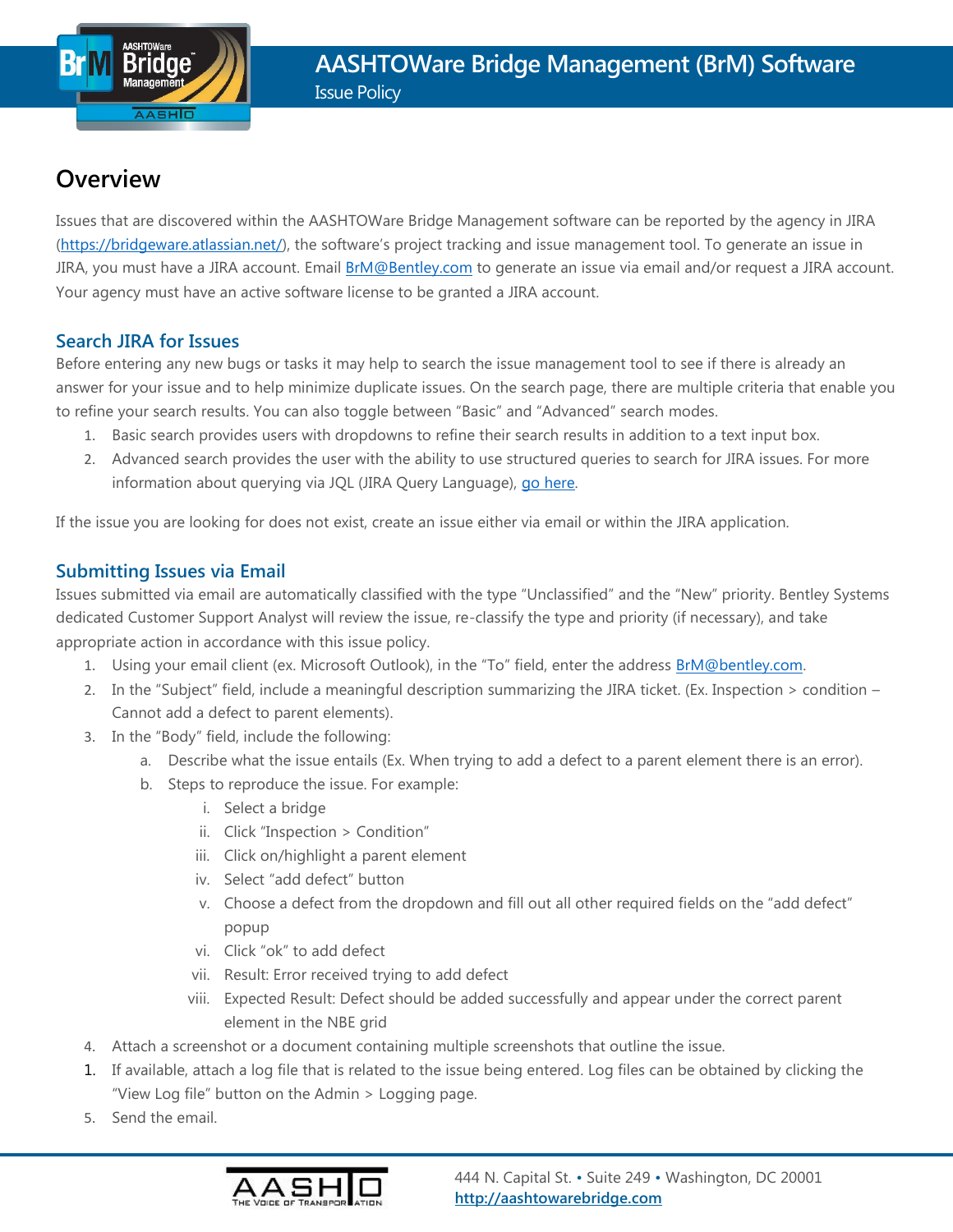

#### **Create a New Issue via JIRA**

- 2. Navigate to **JIRA** via the web browser.
- 3. Navigate to the **BRMBETA Dashboard**.

*Please note: If you would like to add the BRMBETA Dashboard to your "favorite dashboards" either:*

- a. *Click the "add to favorites" popup in the upper right of the web browser, or*
- b. *Click on the "Dashboards" main navigation item, select "Manage Dashboards", select "Search" on the leftside navigation and search for "BrM 5.X Support Center".*
- 4. Click the "Create" button in the main navigation.
- 5. Fill out the following information in the "Create Issue" popup.
	- a. Issue Type (Refer to the "Issue Policy" document for definitions)
	- b. Summary Make this meaningful and include a Tab/Task/Sub-task path reference and brief description (See Step 3 above in the section **Create a New issue via Email**).

| <b>Create Issue</b>                             |                                                                                                                              | © Configure Fields ▼     |
|-------------------------------------------------|------------------------------------------------------------------------------------------------------------------------------|--------------------------|
| defaults to BRMBETA - beta<br>user test Project |                                                                                                                              |                          |
| Project                                         | See Issue Policy document for definitions of<br>M BrM Beta Testing (BRMBETA)<br>"Issue Type"                                 |                          |
| <b>Issue Type</b>                               | Some issue types are unavailable due to incompatible field configuration and/or workflow associations.                       |                          |
| <b>Summary</b>                                  | See Issue Policy document for definitions of "Priority"                                                                      |                          |
| Priority                                        | $\overline{\omega}$                                                                                                          |                          |
| Reporter <sup>'</sup>                           | defaults to 'reporter' user<br>auto-assigns to<br><b>Bentley Customer</b><br>Start typing to get a list of possible matches. |                          |
| Assignee                                        | <b>Support Analyst by</b><br>default<br><b>Automatic</b><br>Assign to me                                                     | $\overline{\phantom{a}}$ |
| <b>Affects Version/s</b>                        | Start typing to get a list of possible matches or press down to select.                                                      | v                        |
| Database Type<br><b>None</b>                    | v                                                                                                                            |                          |
| <b>Attachment</b>                               | Drop files here to attach them<br>or<br><b>Select files</b>                                                                  |                          |
| <b>Description</b>                              | Style $\sim$<br>a -<br>這<br>B<br>I<br>U<br>c<br>汇<br>ªA<br>☺<br>A                                                            | $\hat{ }$                |
|                                                 |                                                                                                                              |                          |
|                                                 | Create another                                                                                                               | <b>Create</b><br>Cancel  |

- 6. Attach a screenshot or a document containing multiple screenshots that outline the issue.
- 7. If available, attach a log file that is related to the issue being entered. Log files can be obtained by clicking the "View Log file" button on the Admin > Logging page.
- 8. Select "Create" button to submit the issue. *Please note: If you want to create another issue immediately, you can select 'Create another' checkbox BEFORE selecting 'create'.*

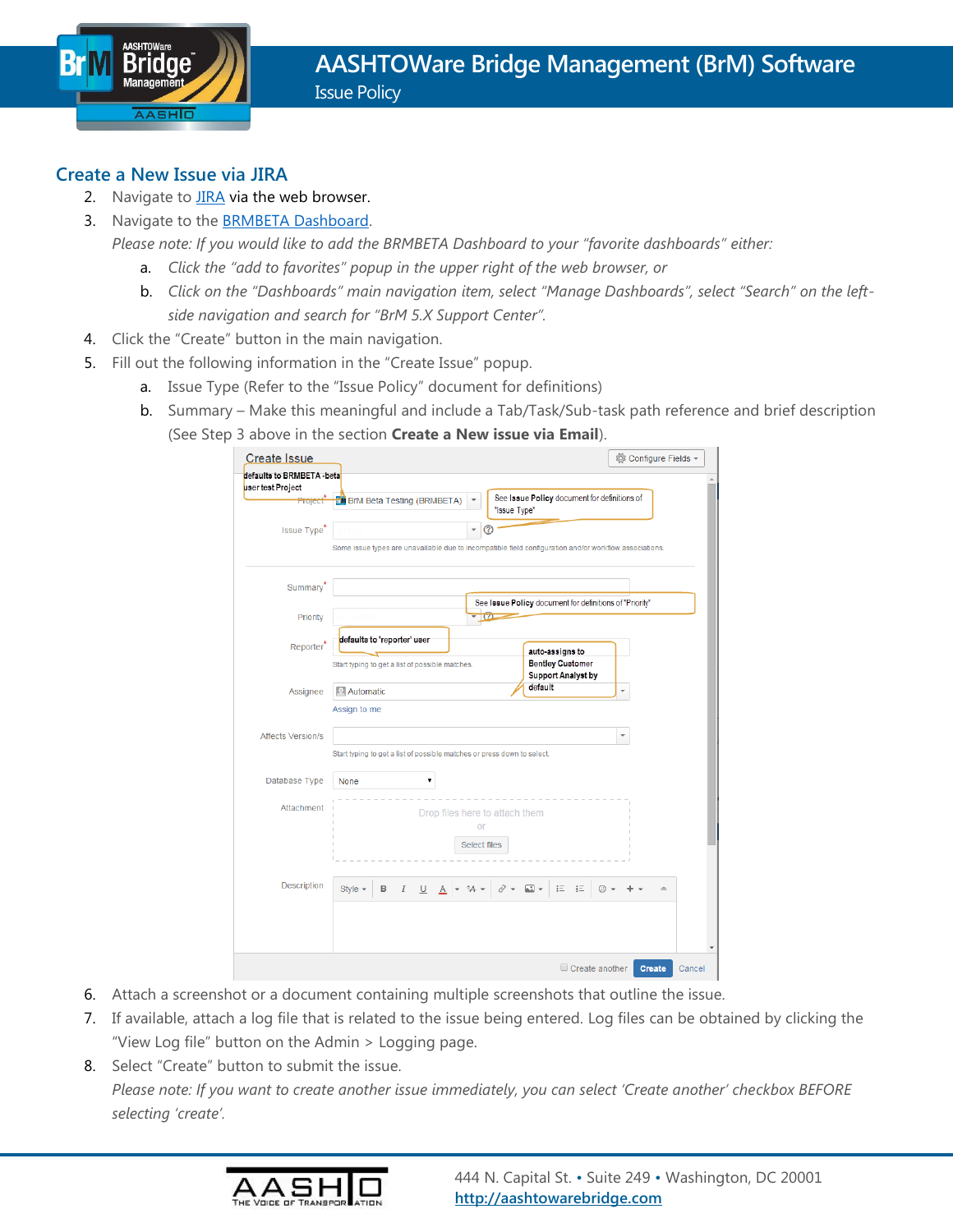

#### **Viewing the PONWEB Project Dashboard**

An informational dashboard has been created to enable users to view the present status of all issues entered into the PONWEB project in JIRA. If you would like to add the PONWEB Dashboard to your "favorite dashboards" either:

- 1. Navigate to the [BrM 5.X Support Center \(PONWEB\)](https://bridgeware.atlassian.net/secure/Dashboard.jspa?selectPageId=11312) dashboard. Click the "add to favorites" popup in the upper right of the web browser, or
- 2. Click on the "Dashboards" main navigation item, select "Manage Dashboards", select "Search" on the left-side navigation and search for "BrM 5.X Support Center".

#### **Issue Types and Priorities**

There are five types that can be assigned to an issue:

- 1. Unclassified This is assigned to all issues submitted via Email by default. All issues of this type will be evaluated by the Customer Support Analyst and re-classified as necessary.
- 2. Bug An issue that exists within the AASHTOWare Bridge Management software that causes it to not work as defined by the software's documentation.
- 3. Maintenance An issue that exists within the AASHTOWare Bridge Management software that is not handled appropriately (as determined by the Task Force and TAG) or does not follow the AASHTO Manual or NBI Requirements for the software to function as it was intended.
- 4. Enhancement An issue that requires changing the capabilities of the software in order to add additional functionality or to improve usability but is not part of the current capabilities.
- 5. Education An issue that can be resolved by providing information to the user.

There are five priority levels:

- 1. New This is assigned to all issues submitted via Email by default. All issues of this type will be evaluated by the Customer Support Analyst and re-classified as necessary.
- 2. Urgent An issue that prevents users from performing critical business functions.
- 3. Critical An issue that produces incorrect results in key business areas without giving a warning to the user.
- 4. High An issue that produces incorrect results, or prevents portions of the program from functioning, but the user is made aware of the error (Ex. Program crashes, error window is displayed or a warning is issued).
- 5. Low An issue that causes minor inconveniences to the business process but a workaround is available.

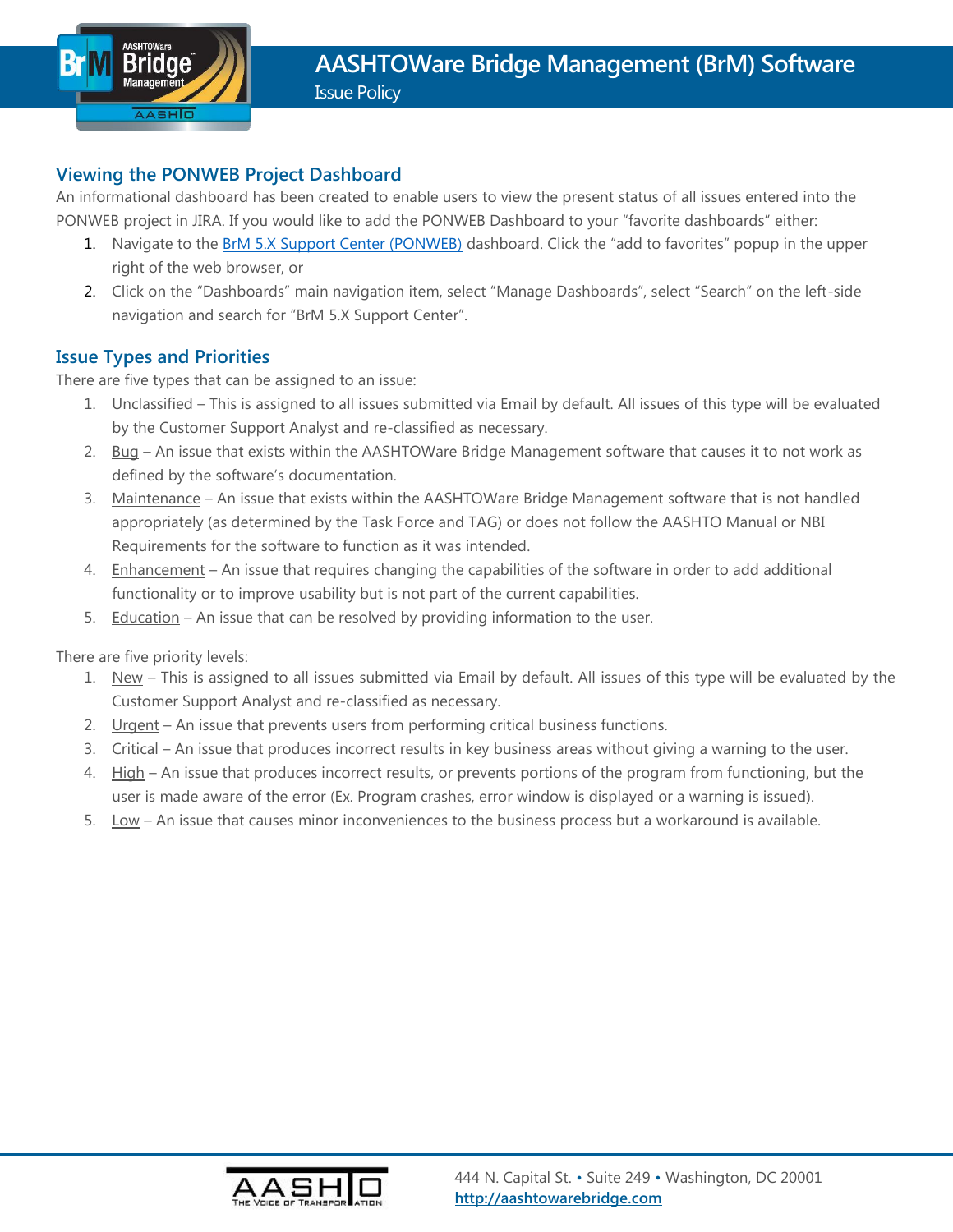

#### **Issue Response Protocol**

The customer support analyst is responsible for responding to all issues within 2 business days. At that time, the issue will be reviewed, re-classified (if necessary) according to the definitions above, and then assigned to the appropriate team member.

#### **Urgent Priority Bug**

- 1. Urgent priority bugs are communicated to the AASHTO Project Manager, the Task Force Chair, and the Testing TAG Chair.
- 2. Upon receipt, the Task Force Chair and Testing TAG Chair will confirm if the bug is of an "Urgent" priority.
- 3. Upon confirmation, the software licensees will be notified with an explanation of the issue, the proposed path to resolution, and the estimated time frame. This communication can take place in the following ways:
	- a. The issue's log in JIRA will be updated to confirm that the bug has been verified.
	- b. An email will be distributed to all software license holders.
	- c. A phone call may be made to all software license holders.

# **Please note: The Task Force may use their discretion to postpone the notification to correspond with the release of the**

**patch.**

- 4. Urgent priority bugs require an emergency fix to be developed, which will be issued to the software licensee who reported the problem.
- 5. All software licensees will be notified (via email, phone call, and/or an updated issue log) that the emergency fix is available for download.
- 6. The fix will be implemented into the core programming for the next planned release of the AASHTOWare Bridge Management software.

#### **Critical Priority Bug**

- 1. Critical priority bugs are communicated to the AASHTO Project Manager, the Task Force Chair, and the Testing TAG Chair.
- 2. Upon receipt, the Task Force Chair and Testing TAG Chair will confirm if the bug is of a "Critical" priority.
- 3. The Task Force will review the bug and determine the appropriate release in which to implement the bug fix.
- 4. Upon confirmation, the software licensees will be notified with an explanation of the issue, the proposed path to resolution, and the estimated time frame. This communication will take place by updating the issue's log in JIRA.

#### **High Priority Bug**

- 1. High priority bugs will have their issue log updated to confirm the priority of the bug.
- 2. Upon resolution, JIRA will automatically notify the user that the bug has been resolved. The issue log will also reflect the release that will include the bug fix.
- 3. The reporting licensee will have the opportunity to verify the resolution of the bug during that release's beta testing phase.

#### **Low Priority Bug**

1. Low priority bugs will have their issue log updated to confirm the priority of the bug.

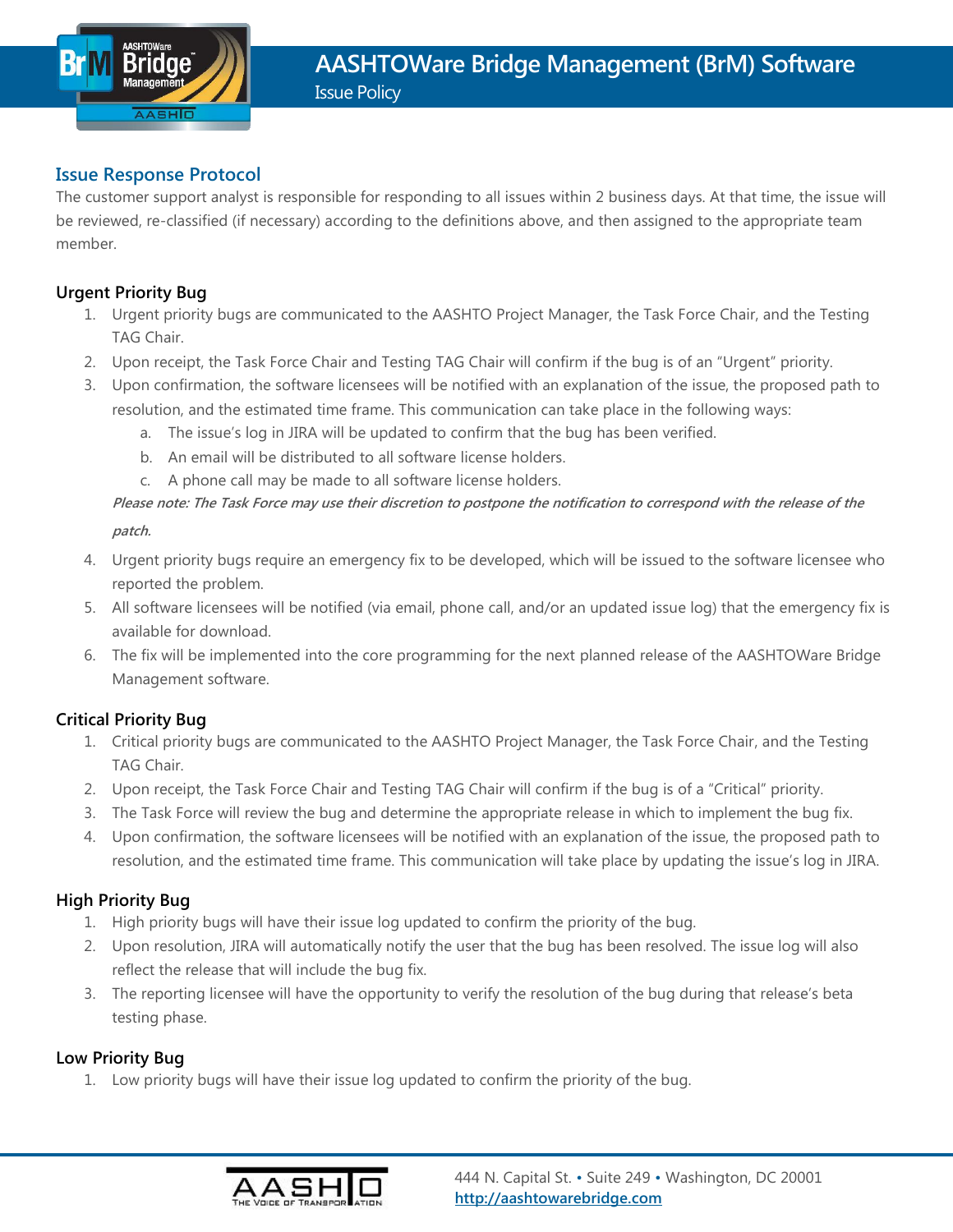

- 2. Upon resolution, JIRA will automatically notify the user that reported the issue that the bug has been resolved. The issue log will also reflect the release that will include the bug fix.
- 3. The reporting licensee will have the opportunity to verify the resolution of the bug during that release's beta testing phase.

#### **Maintenance**

- 1. All maintenance issues will be assigned a priority of "High".
- 2. The Task Force will review the issue to determine the appropriate classification of the issue.
- 3. Maintenance issues will have their issue log updated to confirm the classification of the issue.
- 4. Upon resolution, JIRA will automatically notify the user that reported the issue that the maintenance issue has been addressed. The issue log will also reflect the release that will include the maintenance fix.

#### **Enhancement**

- 1. All Enhancement issues will be assigned a priority of "High".
- 2. The Task Force will review the issue to determine the appropriate classification of the issue.
- 3. Enhancement issues will have their issue log updated to confirm the classification of the issue.
- 4. Bentley Systems will provide an estimated level of effort, including a price to design, develop, test, and deploy the enhancement.
- 5. The requesting licensee will be notified of the level of effort to decide whether or not they would like to pursue development of the enhancement as a Service Unit project.

#### **Education**

All Education issues will be assigned a priority of "High".

- 1. Education issues will have their issue log updated to confirm the classification of the issue.
- 2. JIRA will automatically send a notification to the user when the response has been posted to the issue's log.
- 3. If the answer provides value to the user community at large, or has become a trending issue, Bentley will update the Frequently Asked Questions section of the [http://www.aashtowarebridge.com](http://www.aashtowarebridge.com/) website.

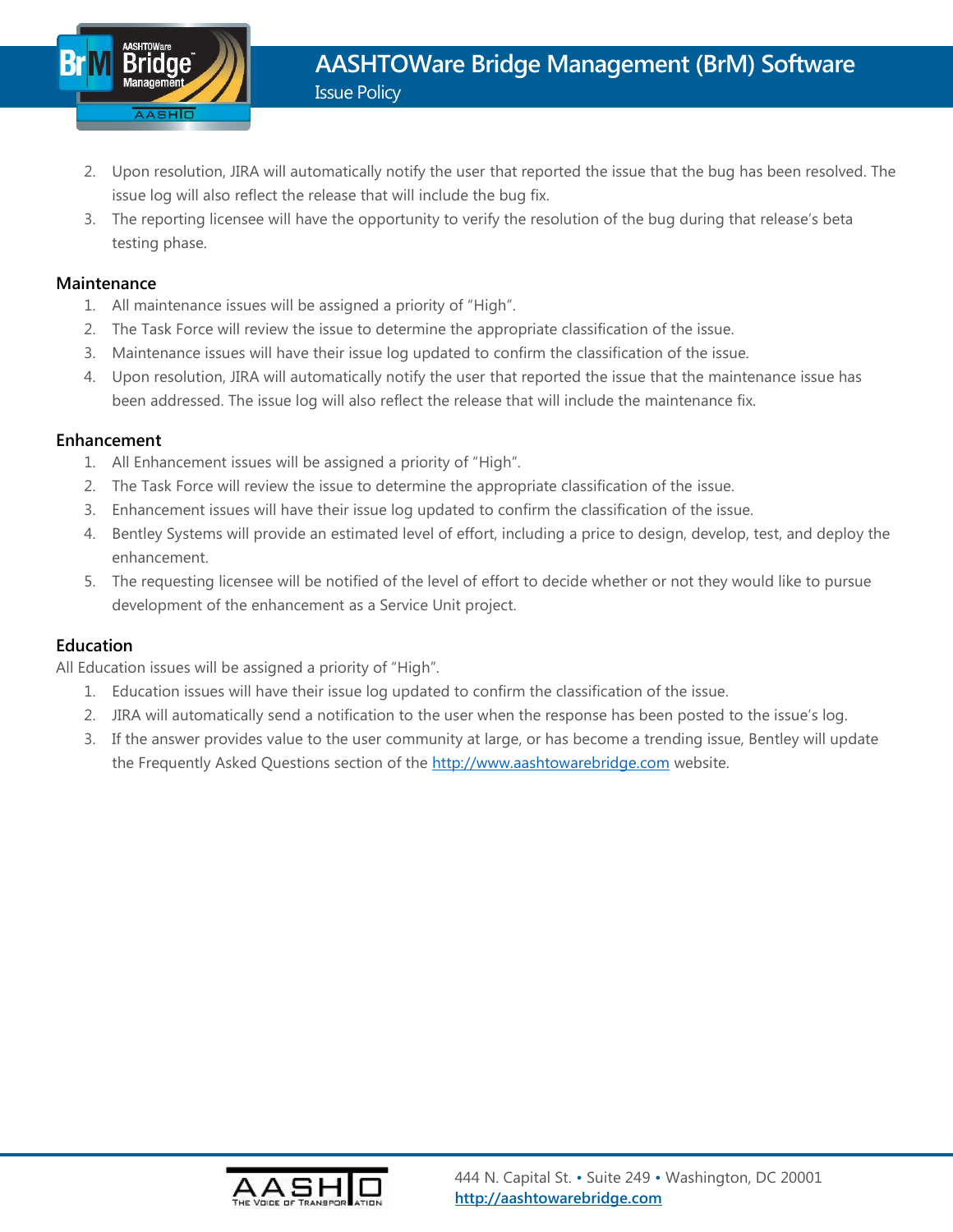

# **AASHTOWare Bridge Management (BrM) Software**

Issue Policy

#### **Issue Response Workflow**



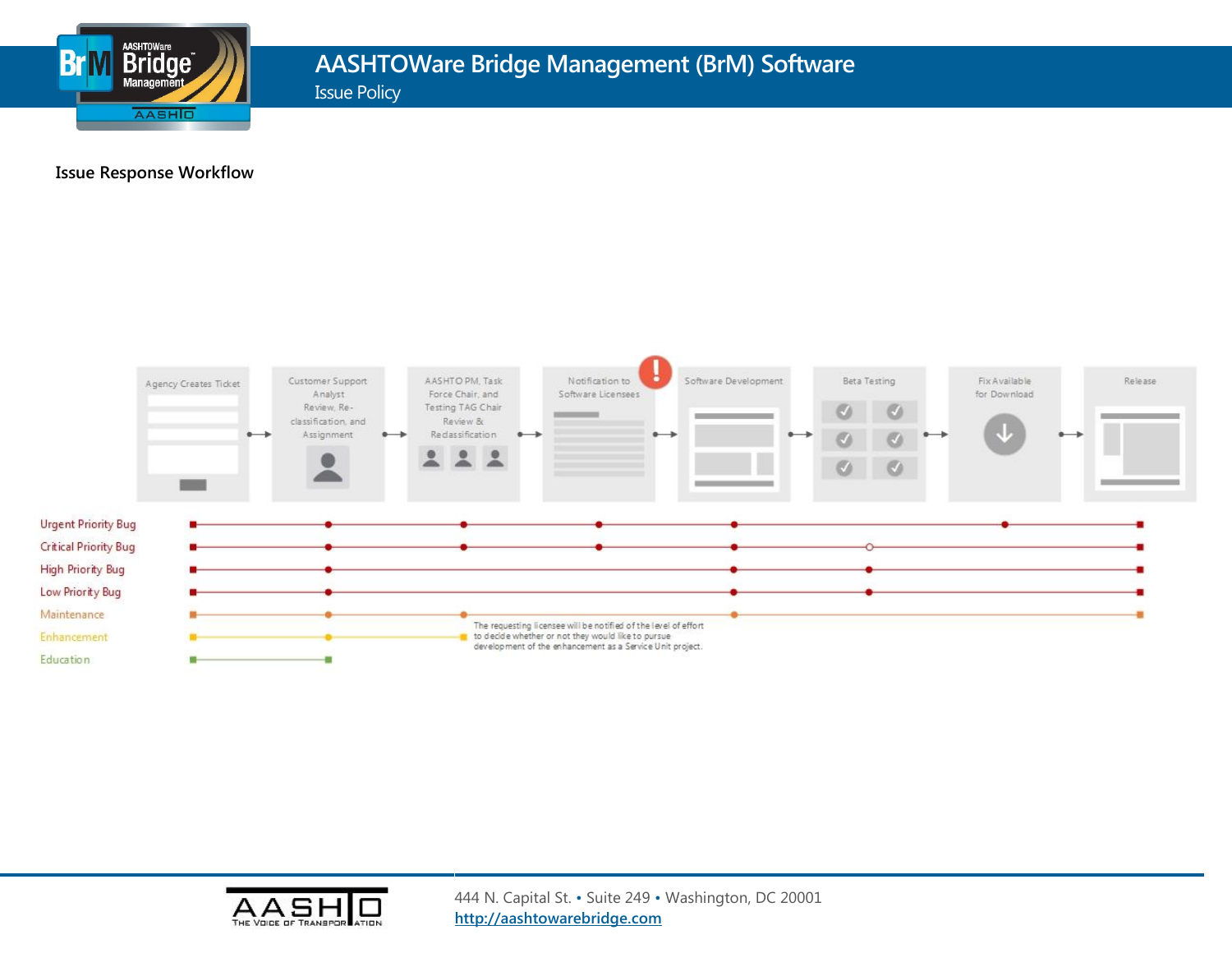

#### **BrM 5.X Support Center (PONWEB) Workflows**

There are two workflows for issues logged to the BrM 5.X Support Center (PONWEB) project in JIRA. Issue classified as a Bug, Enhancement, or Maintenance will go through the *BrM Support – Bug Workflow*. Issues classified as Education will go through the *BrM Support – Question Workflow*. Users will be able to view the statuses of issues via the JIRA dashboard. An explanation of the statuses and paths through the workflows are provided below.

#### **BrM Support – Bug Workflow**



- Reported The issue has been created but not yet reviewed by the Customer Support Analyst.
- Acknowledged The issue has been acknowledge by the Customer Support Analyst and is being reviewed.
- In Progress The issue is being addressed.
- Client Review The issue is ready to be reviewed by the client.
- Need More Information There is not enough information to proceed. The reporter is being followed up with to gain the necessary information.
- Revisions Needed The issue is not resolved, and revisions need to be made to correct the core issue.
- Closed The issue has been resolved and has been submitted to the code base for inclusion in a future release.
- Postponed The issue resolution has been postponed.
- Planned The issue will not be addressed currently, but is instead planned for development during a future release cycle.
- Deferred The issue will not be addressed currently, and a date for development has not yet been defined.
- Reopened The issue has not been resolved adequately and the issue was reopened.